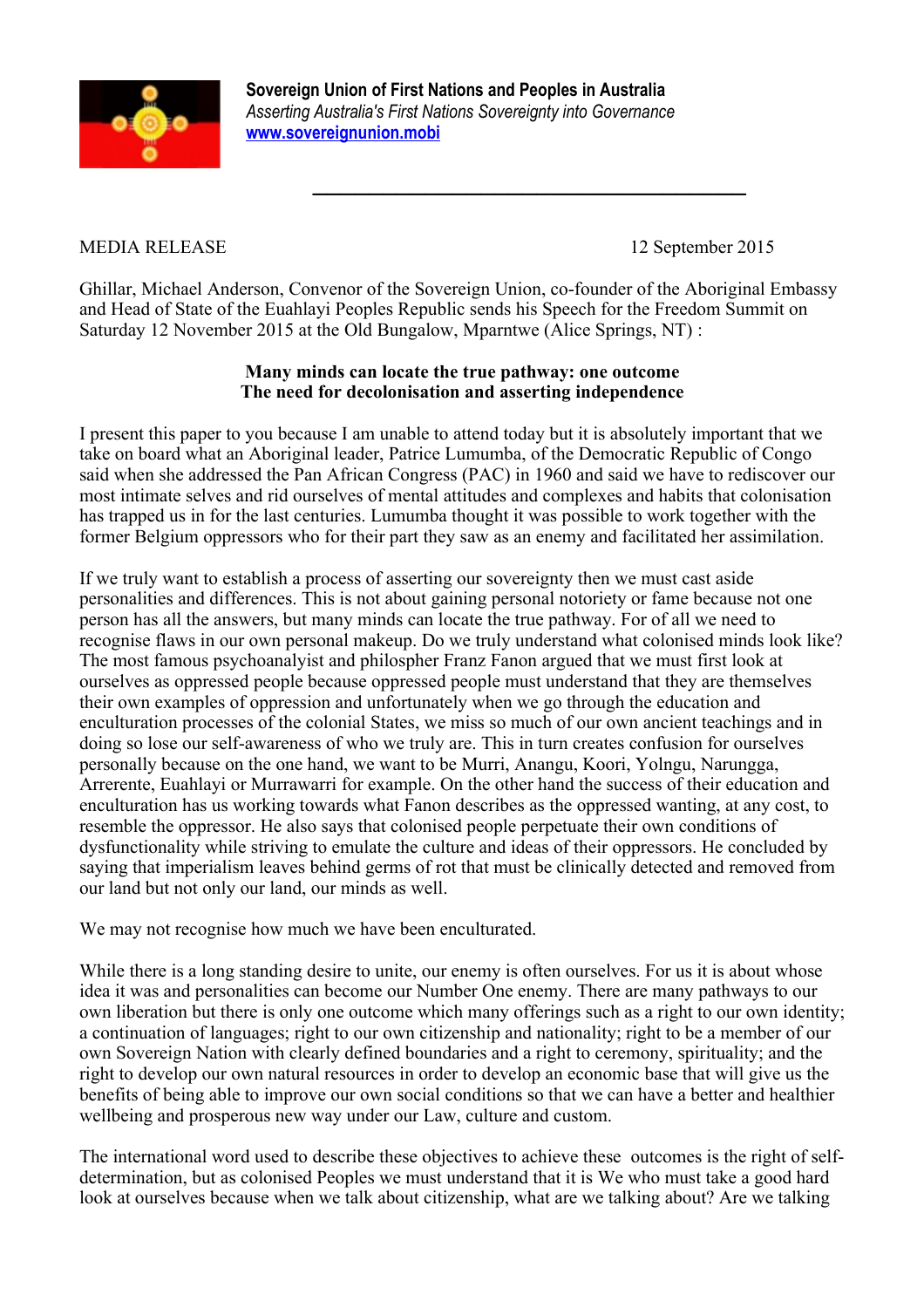about being sovereign citizens of our own Nations or are we talking about being citizens of the Commonwealth of Australia?

Michael Mansell and the Aboriginal Provisional Government (APG) have put up two proposals:

- 1. the Seventh State to consist of all Aboriginal owned lands throughout Australia, which it in turn would mean that we give up our own independent identity in order to become a single State;
- 2. Is to have identified seats in Parliament dedicated specifically for Aboriginal and Torres Strait Islanders. This was discussed 29 years ago and at the time we were told in the National Aboriginal Conference (NAC) that we were thirty years ahead of our time.

The  $7<sup>th</sup>$  State proposals create a number of questions that we have to deal with. If we are to entertain these notions then we need to understand which citizenship we adopt and have a right to because the colonised minds of the majority are confused. On the one hand it would assist in redeeming our tribes and Nations and at the same time empowering First Nations Peoples of Australia, but this approach has some very real threats. One is it will require us in many ways to develop a Westminster parliamentary system under the control of our oppressor, and it opposes the real struggles for selfdetermination. Not only that but people do not understand that using this language and approach would very well trap us into an illusion of self-determination and could cause us to miss opportunities to realise the real thing.

Here in Australia we have Aboriginal collaborators who are working with the Australian Government believing they can achieve the best of both worlds. We must be careful. To collaborate in its root meaning is to work together, but there is also a different meaning – it is called traitorious co-operation with the enemy, which means that when we engage in their proposals the threat depends on whether our minds are decolonised. Working together requires all participants to work on themselves, their thinking, assumptions, perspectives, beliefs and habits of mind. There is more to decolonisation than meets the eye. There is a right of self-determination and all that can be achieved from that when organised properly, but decolonisation is also personal and political.

This is our challenge if we are to establish ourselves as leaders to take this movement forward. Otherwise we need to stay within our own Nation boundaries and borders to work with our own People if we are not prepared to work as a single political unit. Names and acronyms mean nothing. It is the right outcome that we need. Defining these outcomes is our first priority, then we can work together on methodologies to achieve our goals. Without doing this we are flogging a dead horse. Political rhetoric is cheap, making things happen is hard and requires commitment and loyalty to a common cause. Overall we must attain a trust in each other if we are to work as a team, for without trust and loyalty we are like leaves on a dying tree. We need that tree to grow, each branch must grow strong and not allow the leaves to die. We will only leave behind one legacy if we fail to do this - a beautiful structure silhouetted against the setting sun for it is dead.

The Sovereign Union is about bringing each Nation together and the only priority is that those who become members of the Sovereign Union are People who have defined their territory, established an interim government and created their flag and indicia that demonstrate who they are and have created a Constitution of their own under their Law and culture and, where applicable, incorporation of a modern parliamentary system on our terms. We are in the process now of formalising Treaties which formalise the inter-relationship between the Nations and the Sovereign Union. The Sovereign Union also has existing NGO status within the United Nations and has been a vehicle for reporting and giving evidence on the dreaded effects of British/Australian colonial genocidal practices against our Peoples. We have been doing this for 16 years, but it is an idea that was founded by Ghillar Michael Anderson and Clarrie Isaacs now deceased Yamatji Noongah man. We must go forward, we cannot allow any negativity to control where we are going.